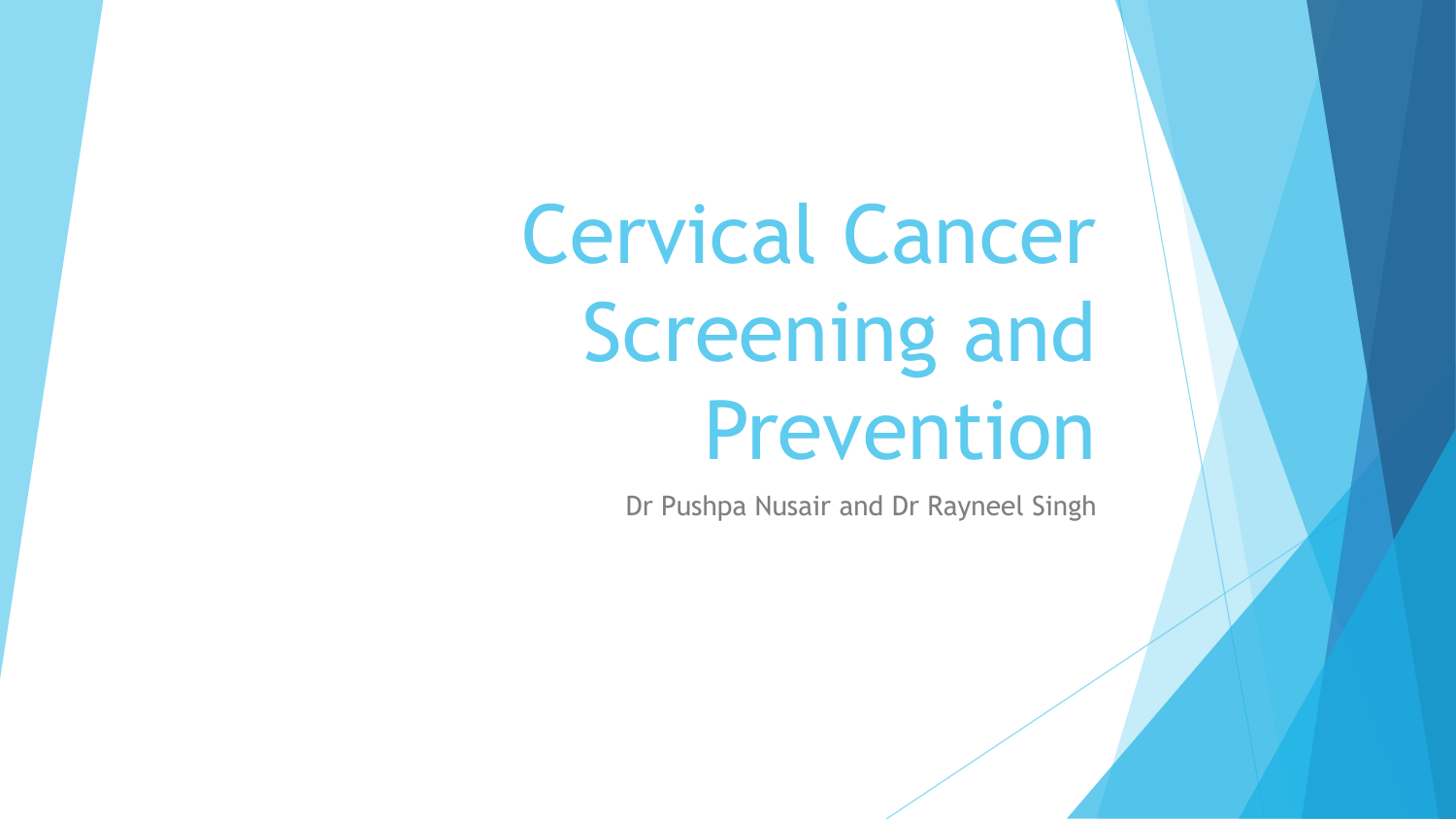## Why Cervical Cancer

 $\blacktriangleright$ 2<sup>nd</sup> Highest cause of cancer deaths in women in Fiji and Pacific.

 $\blacktriangleright$  Preventable

**Trend and Mortality** 

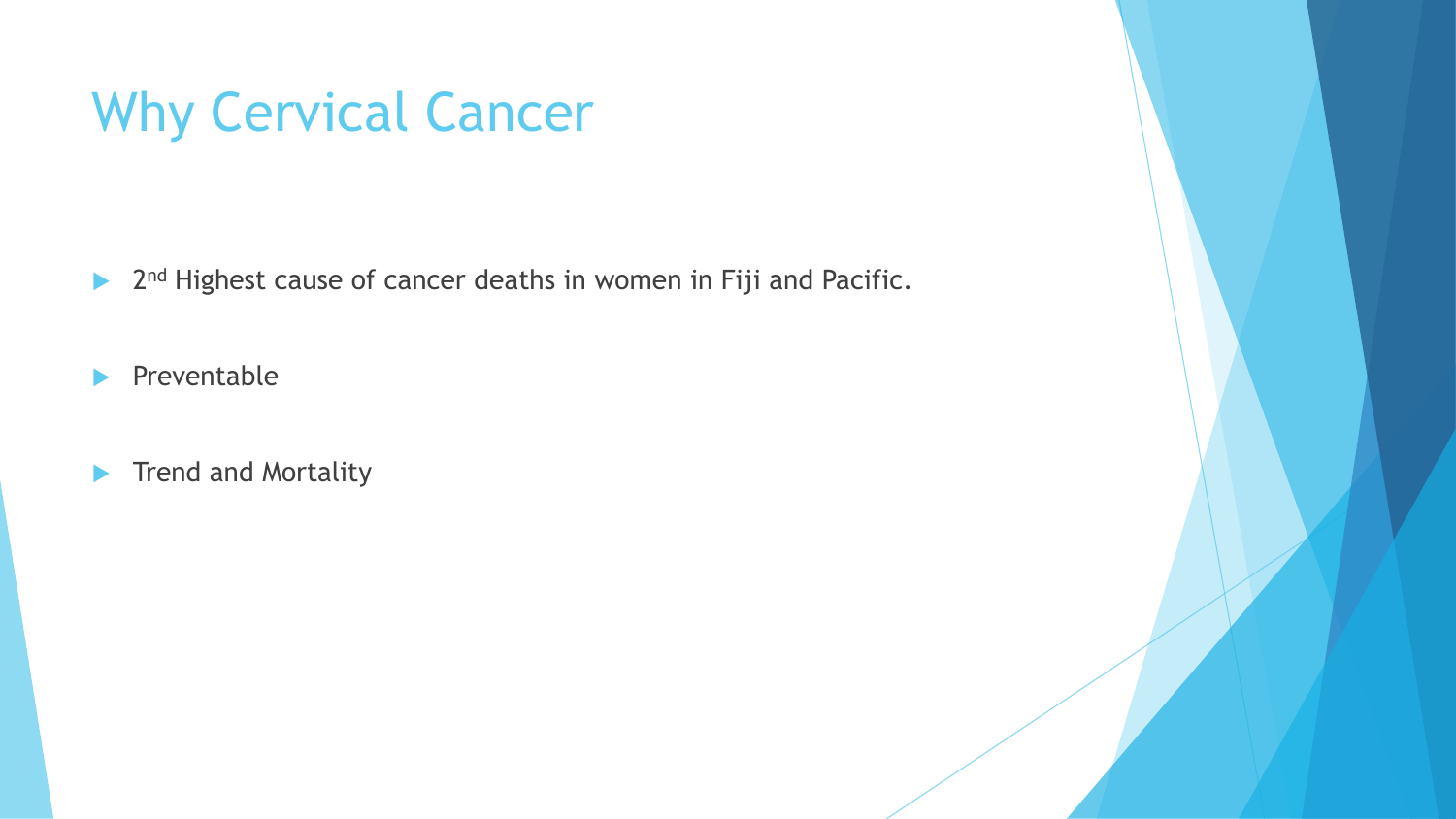#### Cervical Cancer Screening –Why ?

Saves Lives-Early Detection

**Pre Cancer -Slow Growing** 

▶ Culprit Human Papilloma Virus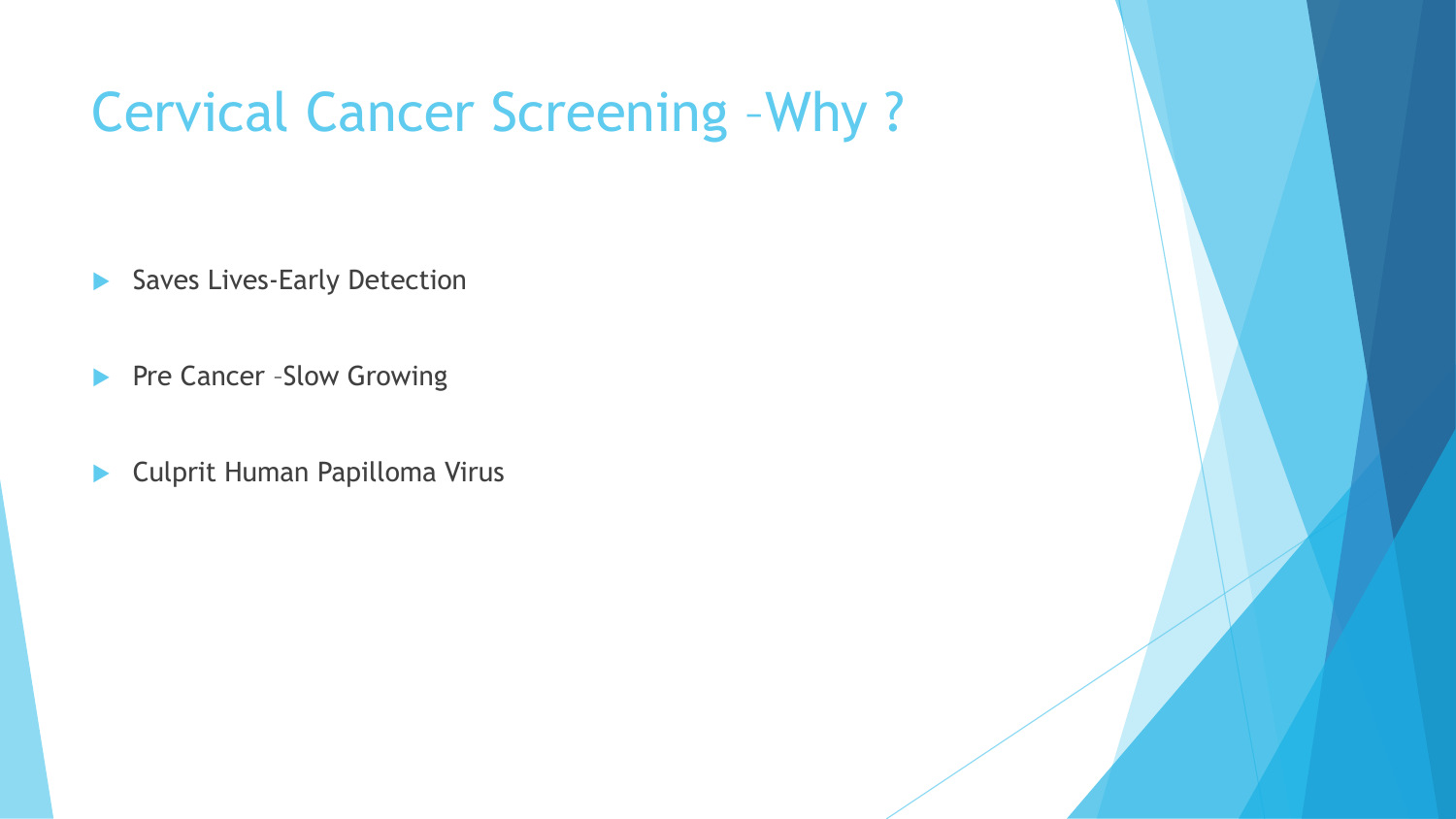What is Cervical Cancer Screening: History

Can the cancer be prevented

 When a women gets post coital bleeding – What stage of cervical cancer is she?

 What is the transformation zone of the cervix.

 Patient comes with Paps Smear report saying she has cancer in Situ or CIN 3-What will you say?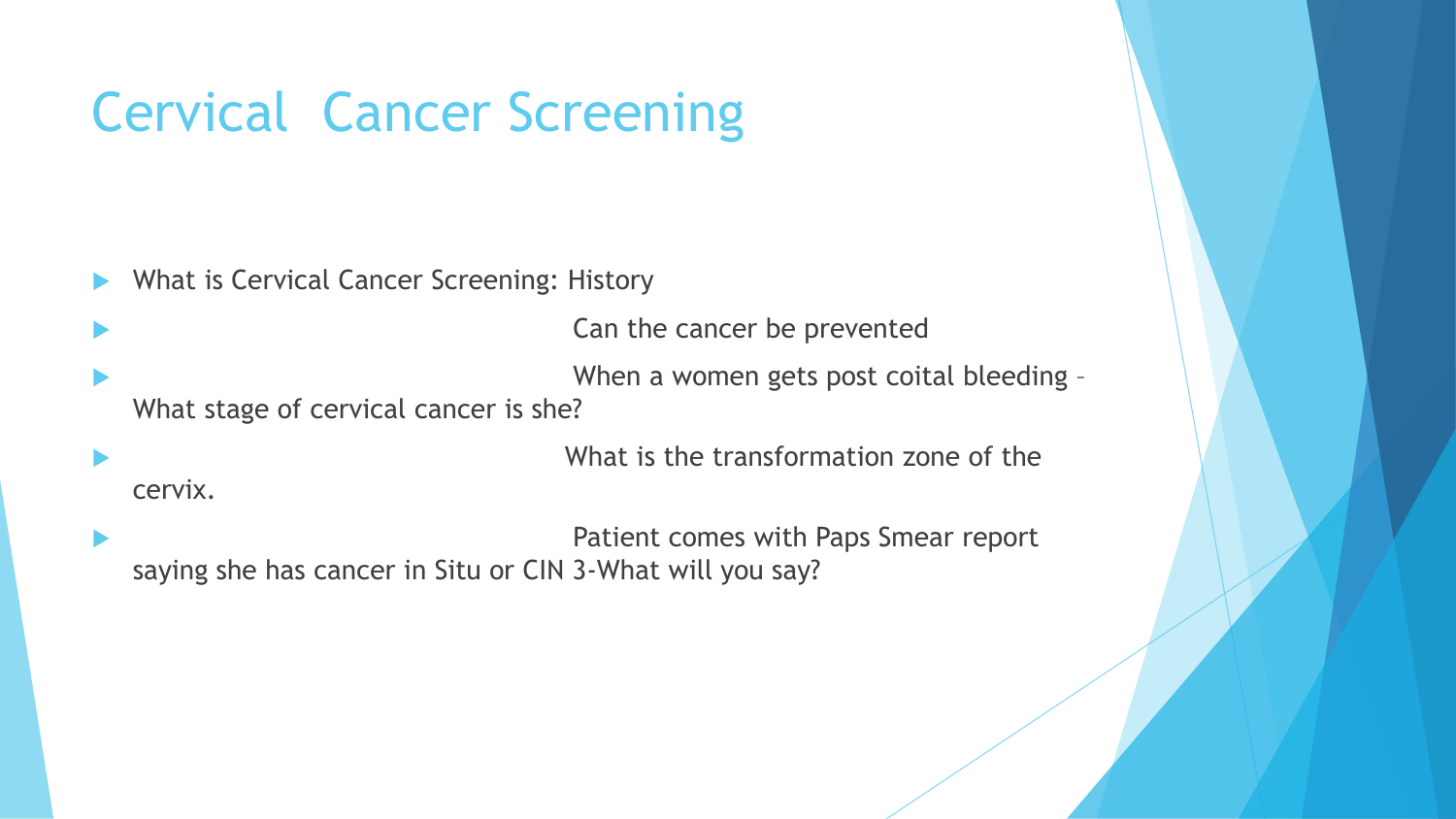- **Guidelines**
- Create Awareness, STI, Preventable
- Education and Motivation
- Universal Screening vs Opportunistic screening
- Women Friendly Environment
- Paps in entire Population.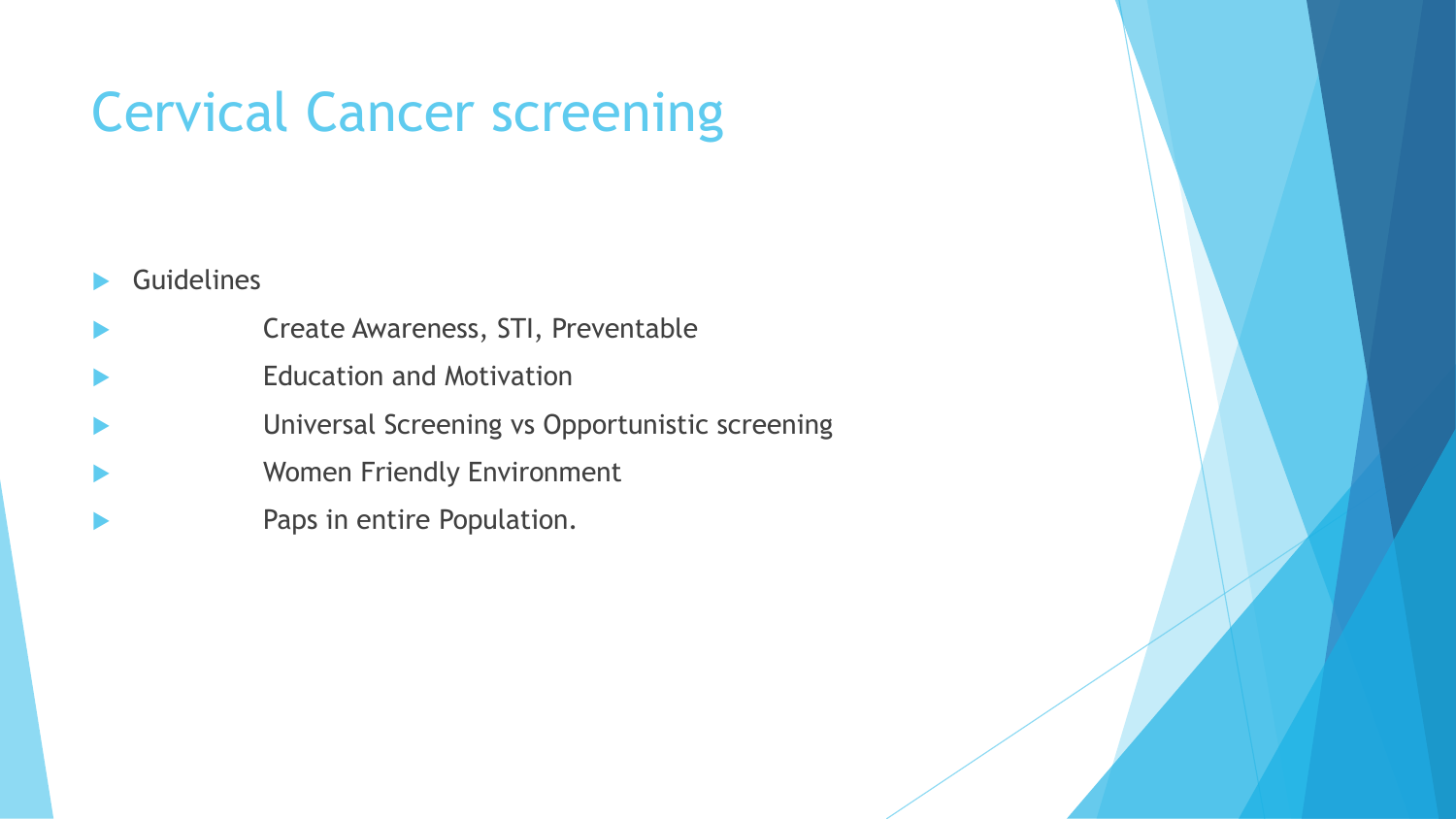- **Types of Screening**
- Conventional Paps
- Visual Inspection with acetic acid(VIA)
- Sure Path
- HPV test,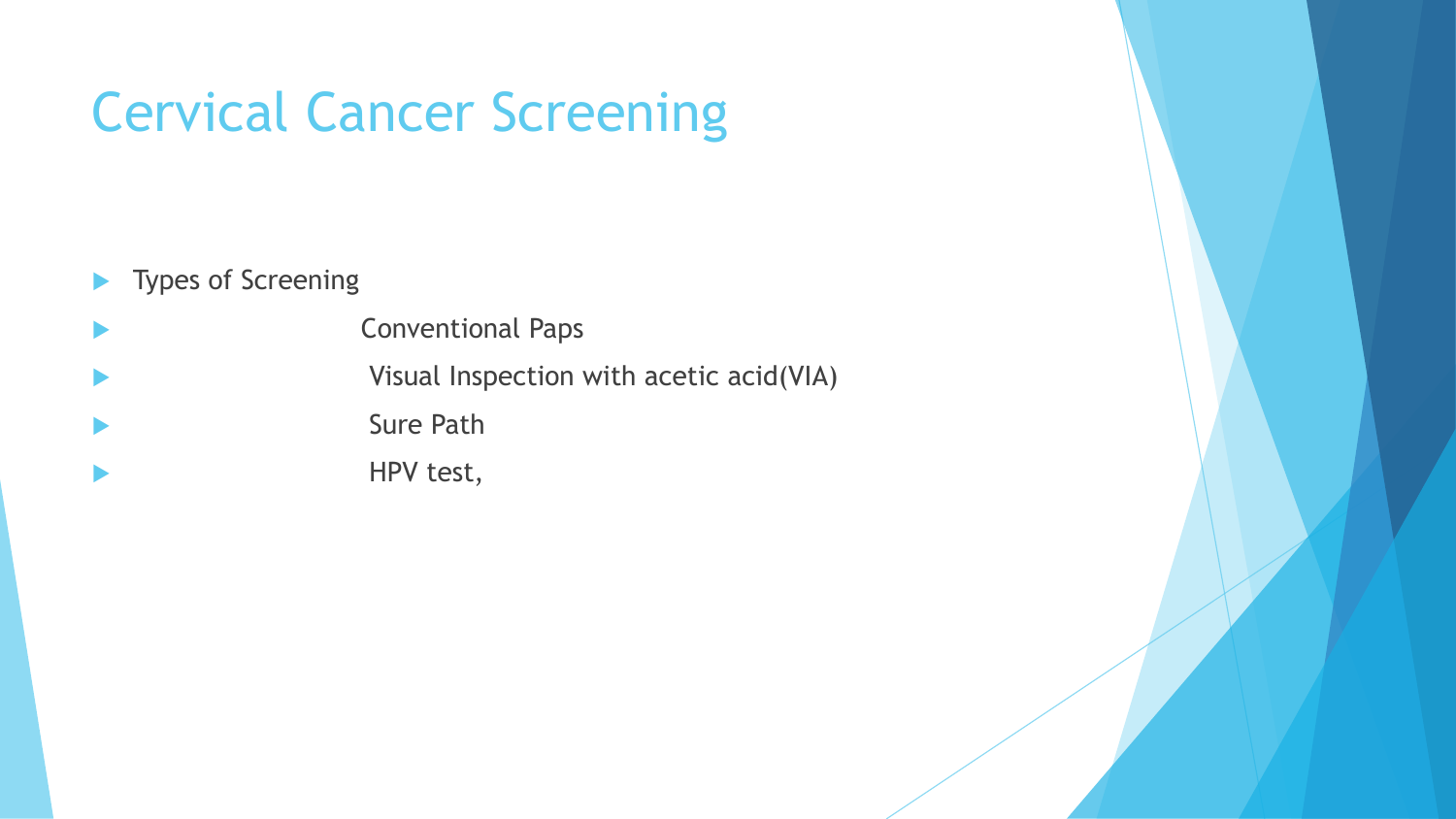- Benefits
- Early Detection
- Early management and treatment
- Prevent Cancer of Cervix
- Human cost, Economic cost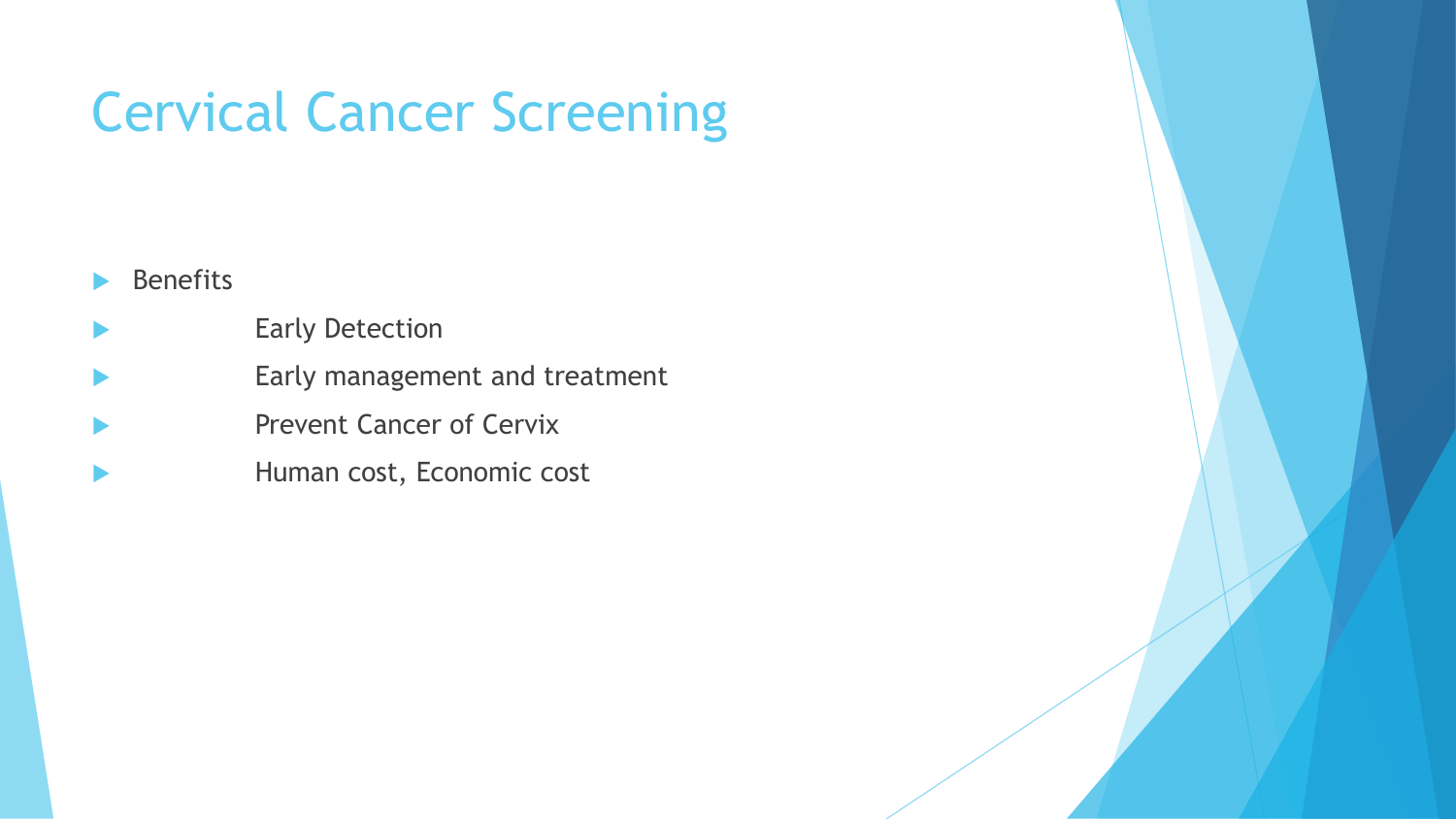- **Monitoring and Evaluation**
- Register Results and correlations with colposcopy Audits Research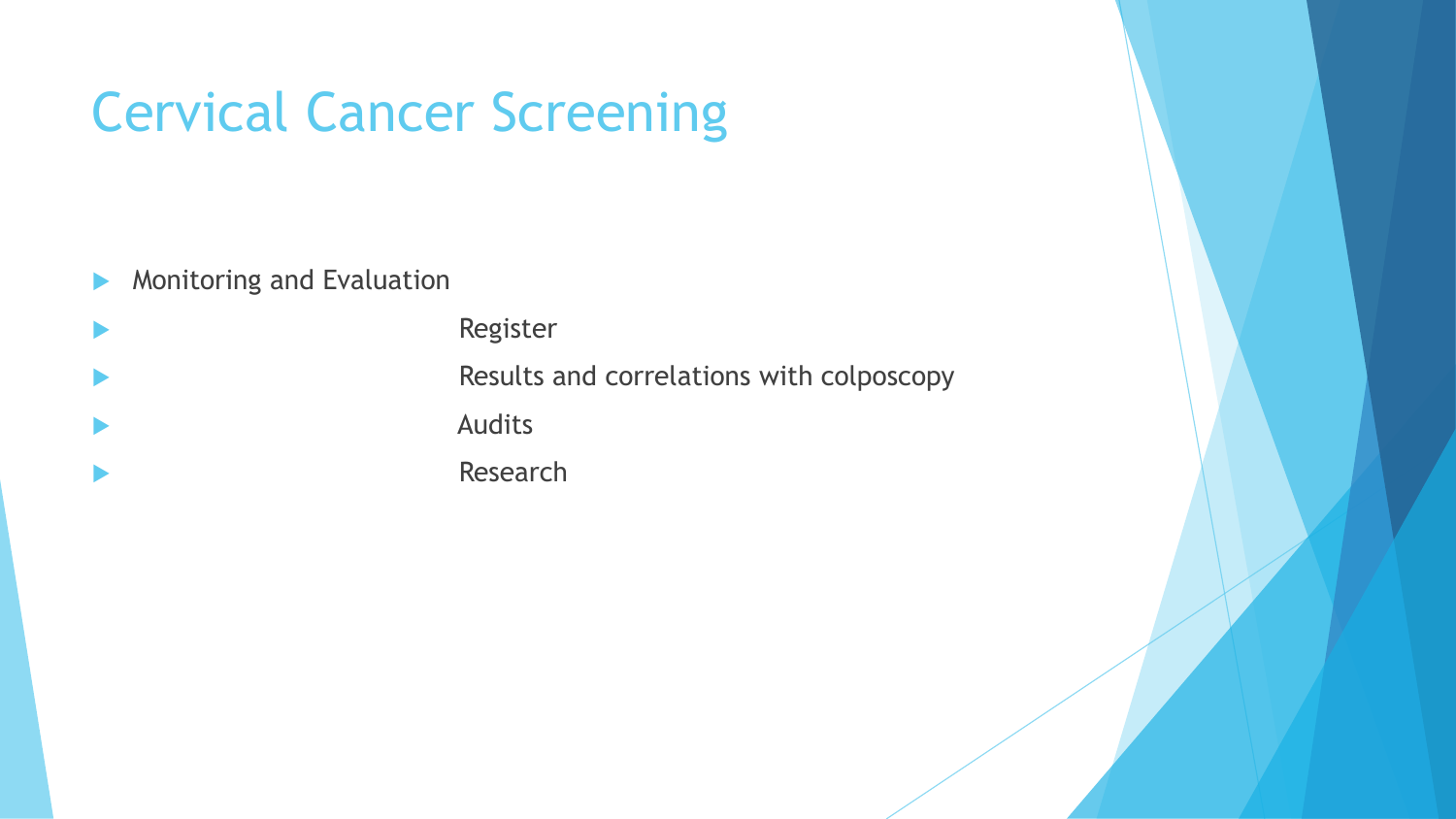- TZ Zone
- What is it?
- How often to do
- Abnormality –How to manage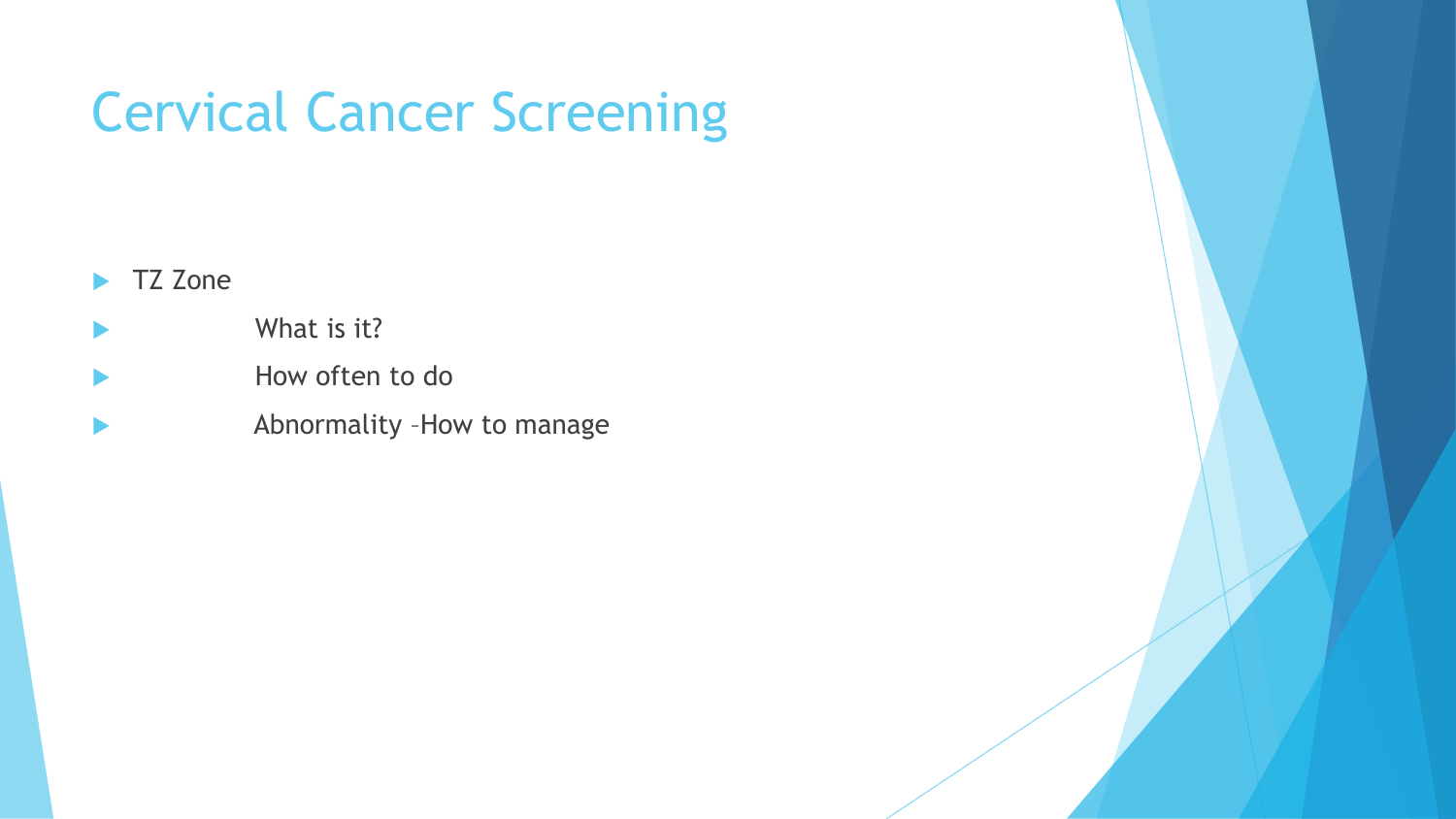### Cervical Cancer Screening Limitations

Limitations of Paps Smears

 High False Negative Rates 20 to 40 percent had new cancer despite regular paps

 Failure to acquire adequate specimen, interobservor bias and misrepresentations.

 HPV test less likely to miss CIN2 or CIN 3.Negative HPV test is more reassuring than negative Paps.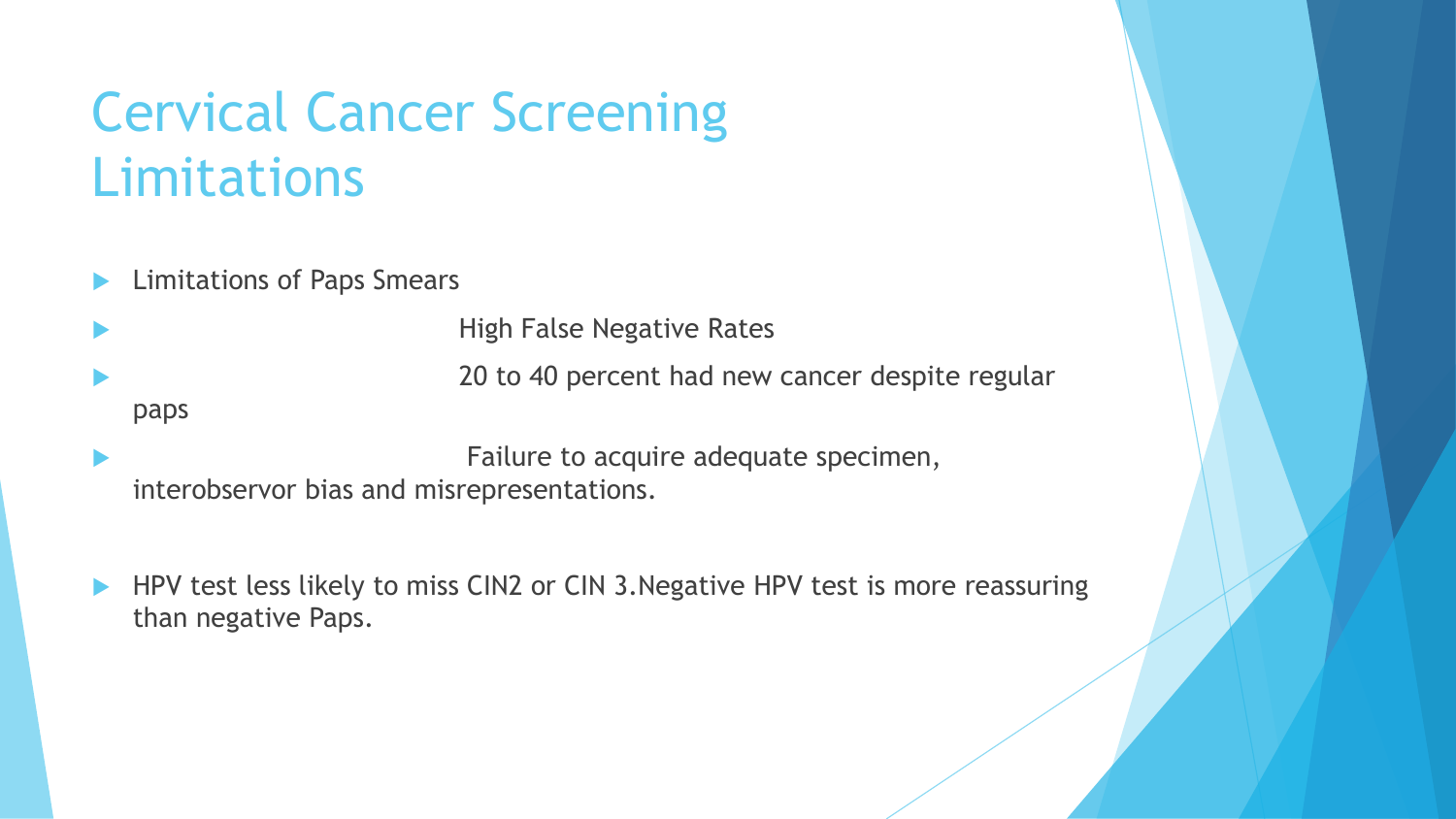- Sensitivity of Paps Smear -55%
- HPV test -94.6%
- Specificity Paps -96.8%
- HPV -94.1%
- Negative predictive value is 99%
- Rec 3years for Paps and 5 years for HPV

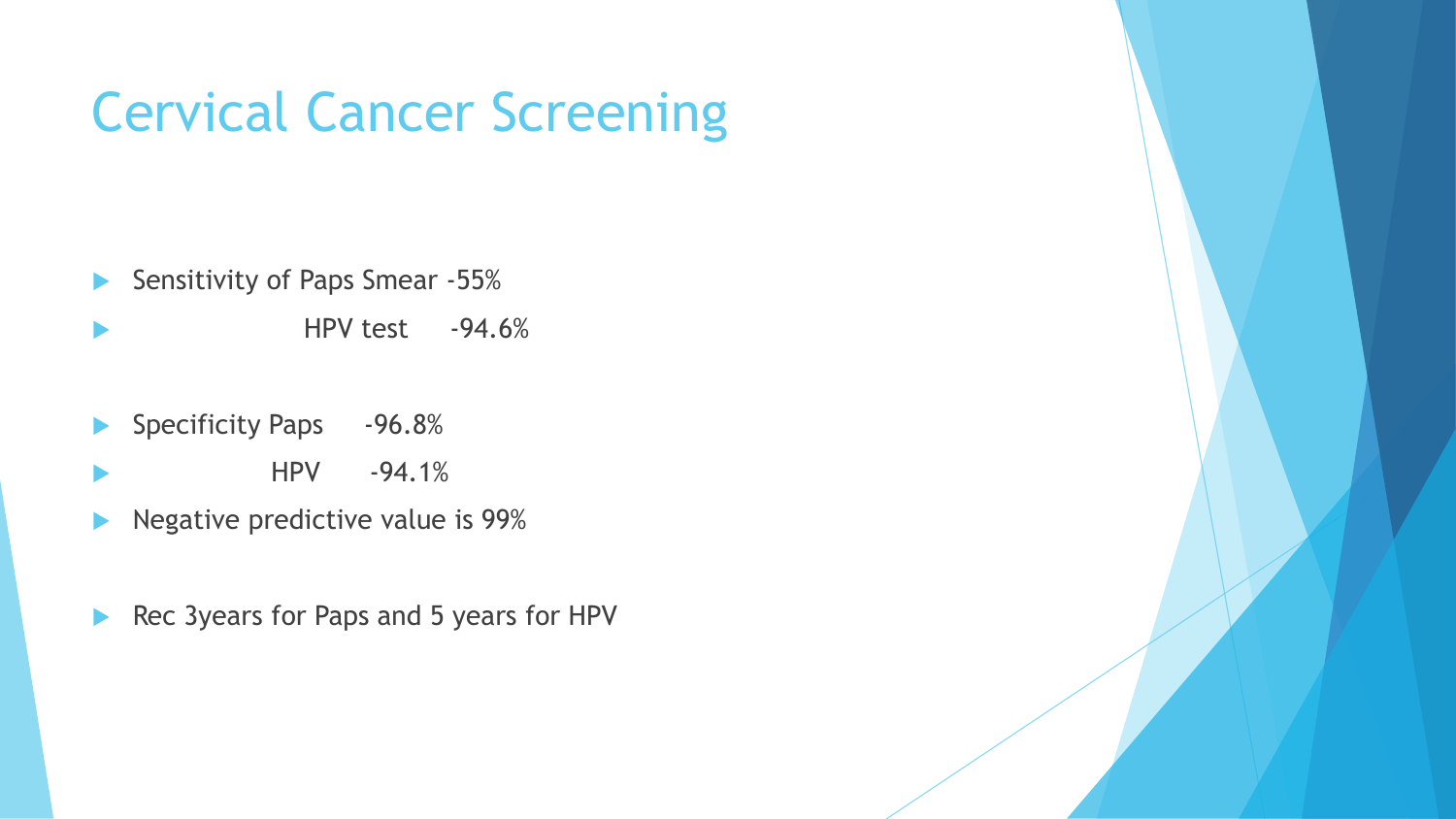Effective Screening

 Balance between high sensitivity and acceptable specificity

 Screening interval appropriate (cost,morbidity) Optimal screening=need for examination and regular follow ups

High negative Predictive Value.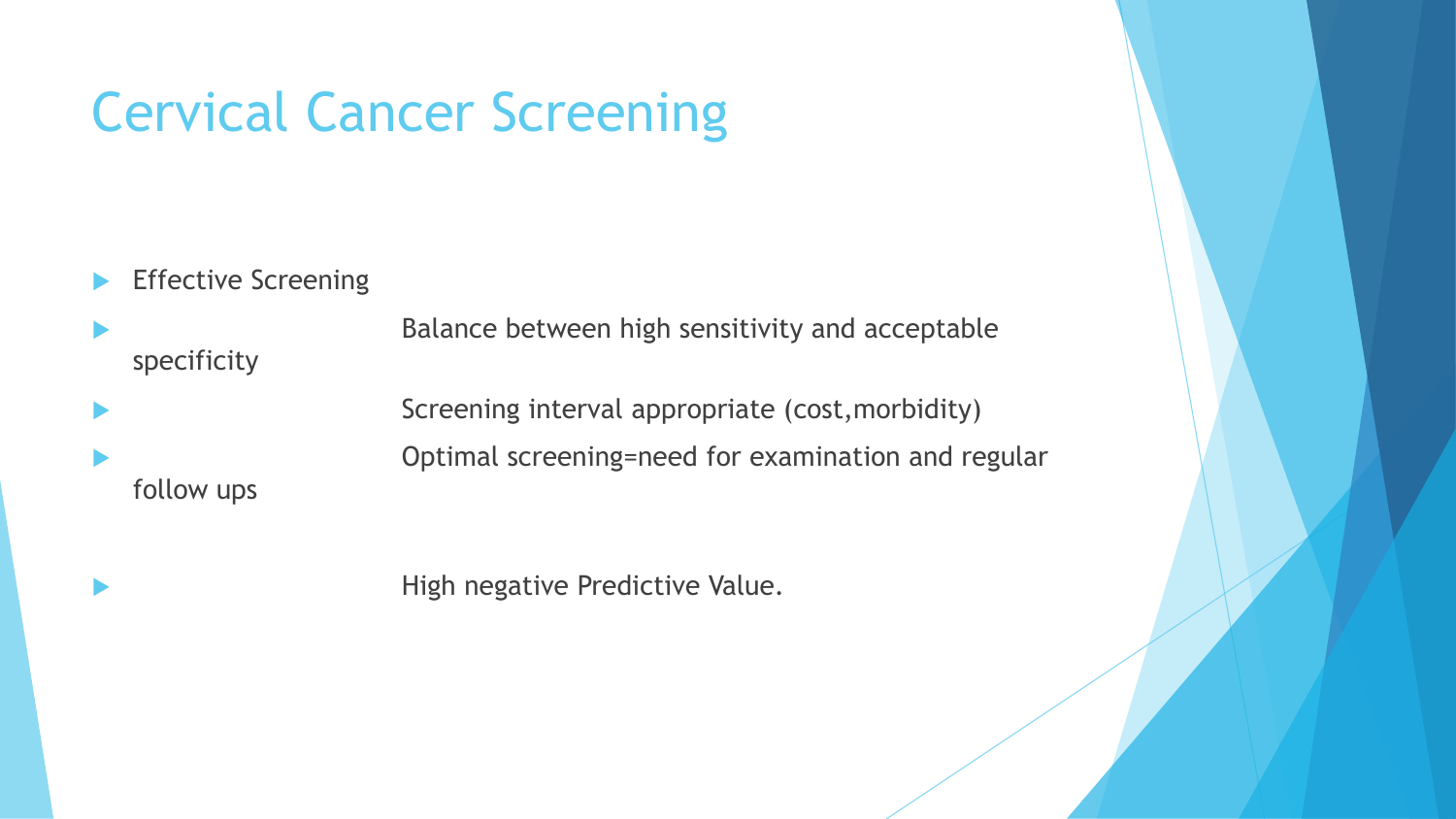# Cervical Cancer Screening Paps Smear Reporting

- Bethesda System (TBS)
- Terminology must communicate clinically relevant informationfrom lab to patients health care provider
- Uniform, adaptable , Reasonably reproducible
- Reflects on current understanding of cervical neoplasia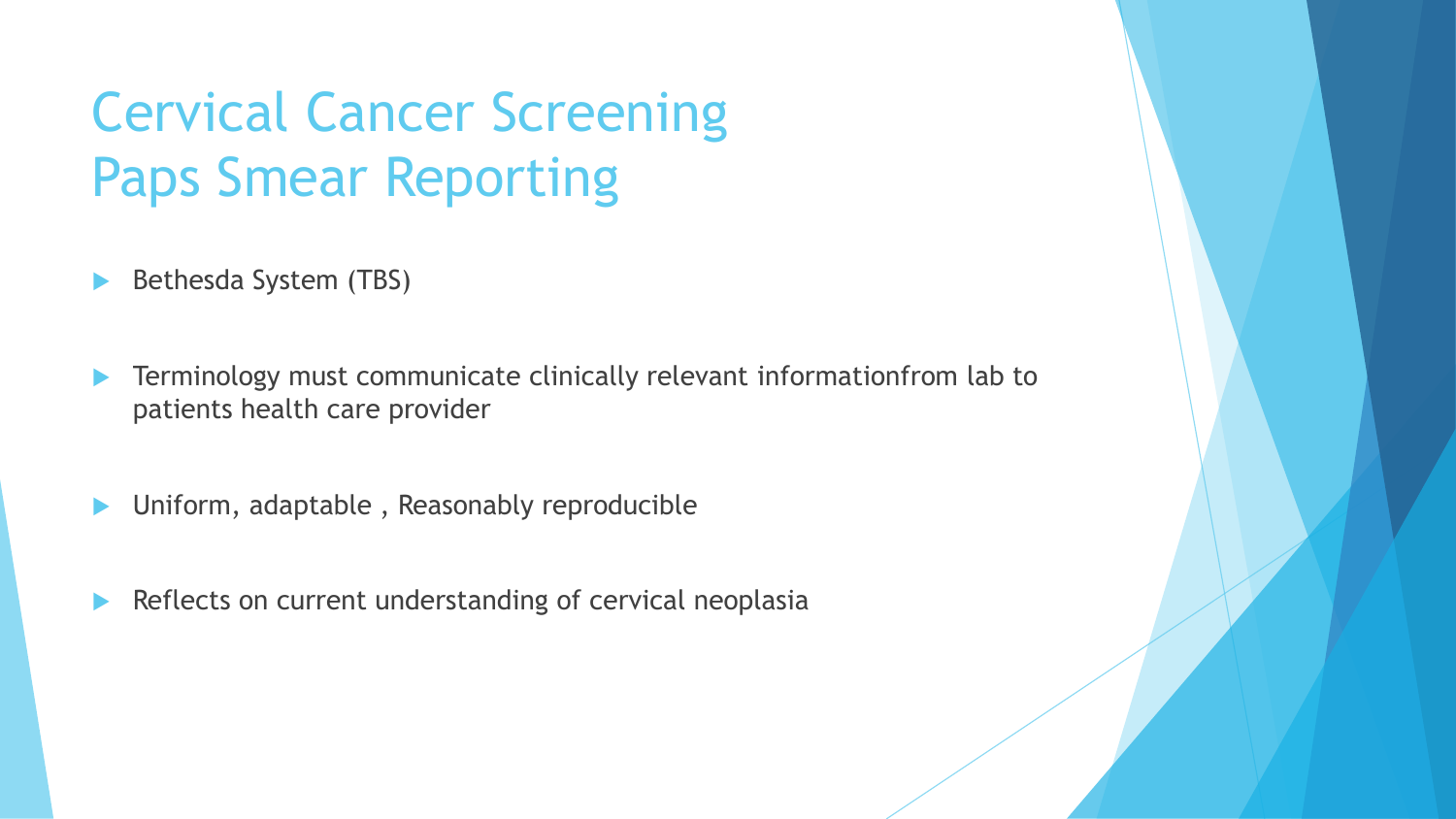## Cervical Cancer Screening Bethesda System

- Specimen Type
- Specimen Adequacy

- General Category
- Interpretation of results

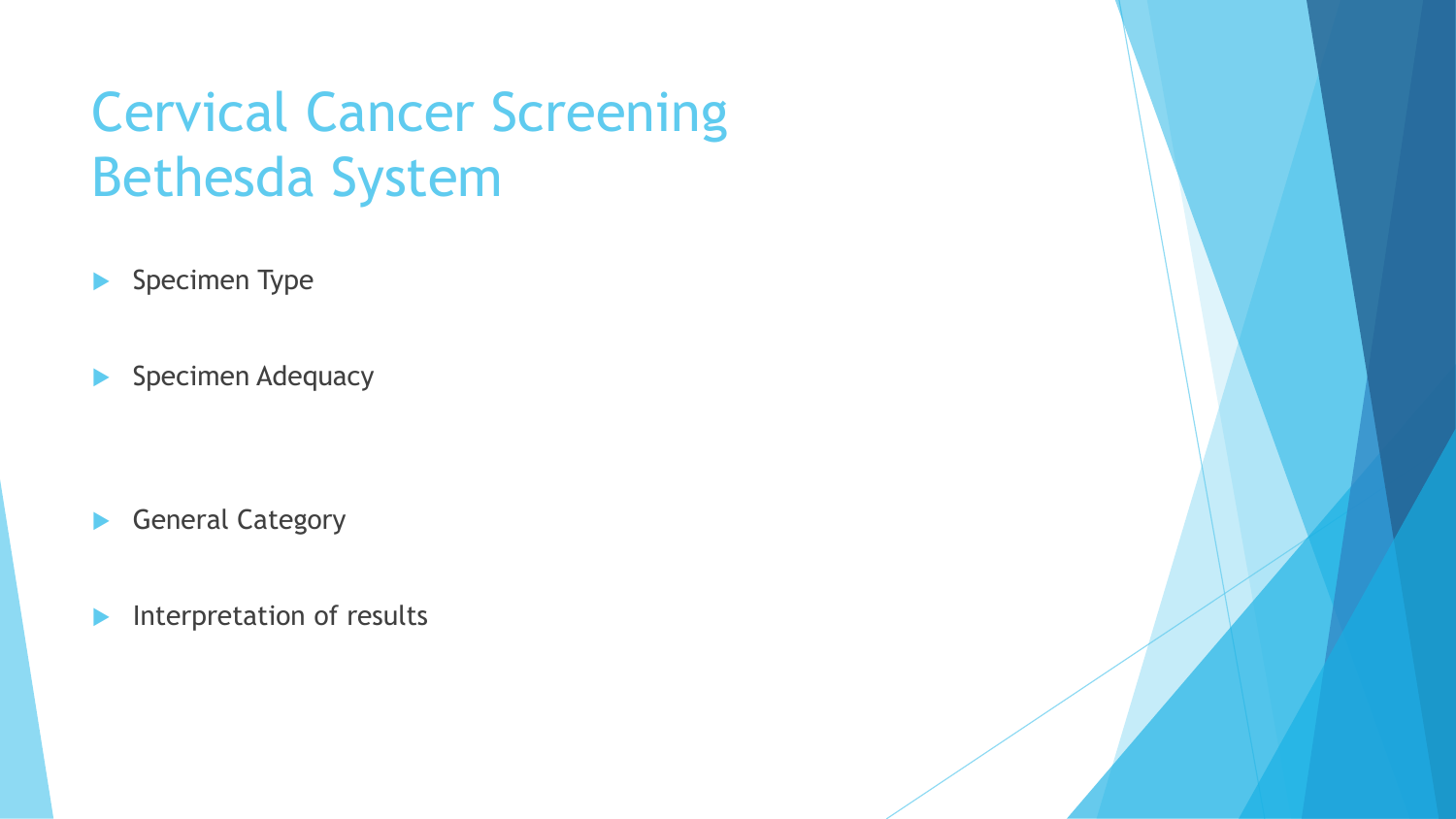**Epithelial cell abnormalities** 

 Squamous cells **Low grade,**  High grade Squamous Cell Ca.

- Glandular Cells
- Interpretation of Results.